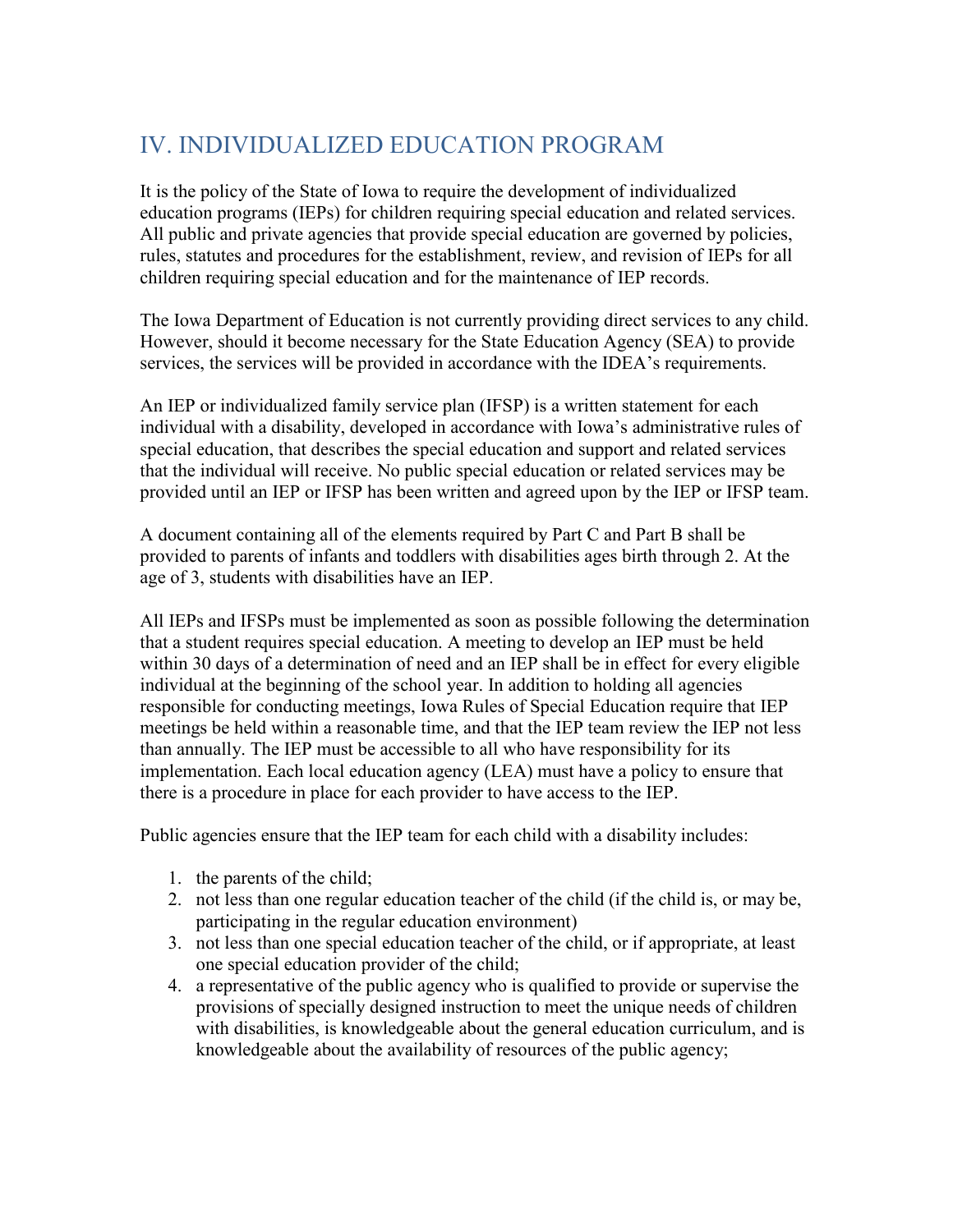- 5. an individual who can interpret the instructional implications of evaluation results, who may be a member of the team described in 2 through 6 of this paragraph;
- 6. at the discretion of the parent or the agency, other individuals who have knowledge or special expertise regarding the child, including related services personnel as appropriate – The determination of the knowledge or special expertise of any individual shall be made by the party (parents or public agency) who invited the individual to be a member of the IEP team; and
- 7. if appropriate, the child.

A public agency may designate another public agency member of the IEP team to also serve as the agency representative (IEP team participant #4 above) if they satisfy the criteria specified for that role.

An IEP team member may be excused from attending an IEP meeting if the parents and public agency agree that the individual's attendance is not necessary because that member's curriculum area or related service is not being discussed. This agreement must be in writing.

An IEP team member may be excused from attending an IEP meeting that involves a modification to or discussion of the member's curriculum area or related service if the parent (in writing) and public agency agree to the excusal and the excused member submits written input prior to the meeting.

The public agency, at the request of the parent, must invite the Part C service coordinator or other representatives of the Part C program to the IEP meeting for a child transitioning from Part C to Part B services.

The public agency shall invite a student with a disability of any age to attend his or her IEP meeting if a purpose of the meeting will be the consideration of the student's transition services. If the student does not attend the IEP meeting, the public agency shall take other steps to ensure that the student's preferences and interests are considered. The public agency also shall invite a representative of any other agency that is likely to be responsible for providing or paying for transition services. If an agency invited to send a representative to a meeting does not do so, the public agency shall take other steps to obtain participation of the other agency in the planning of any transition services. It is the policy of the state of Iowa that consent shall be obtained before sharing personally identifiable information with agencies providing or funding transition services.

Iowa Rules of Special Education require that notification regarding IEP meetings be provided to parents. That notification must contain the purpose (including transition), time and location of the meeting, and who will be in attendance. If parents cannot attend, the Iowa Rules of Special Education describe procedures for documenting attempts to involve the parent. AEAs and LEAs will take whatever action is necessary to ensure that the parent understands the proceedings of the IEP team meeting, including arranging for an interpreter for parents with deafness or whose native language is other than English.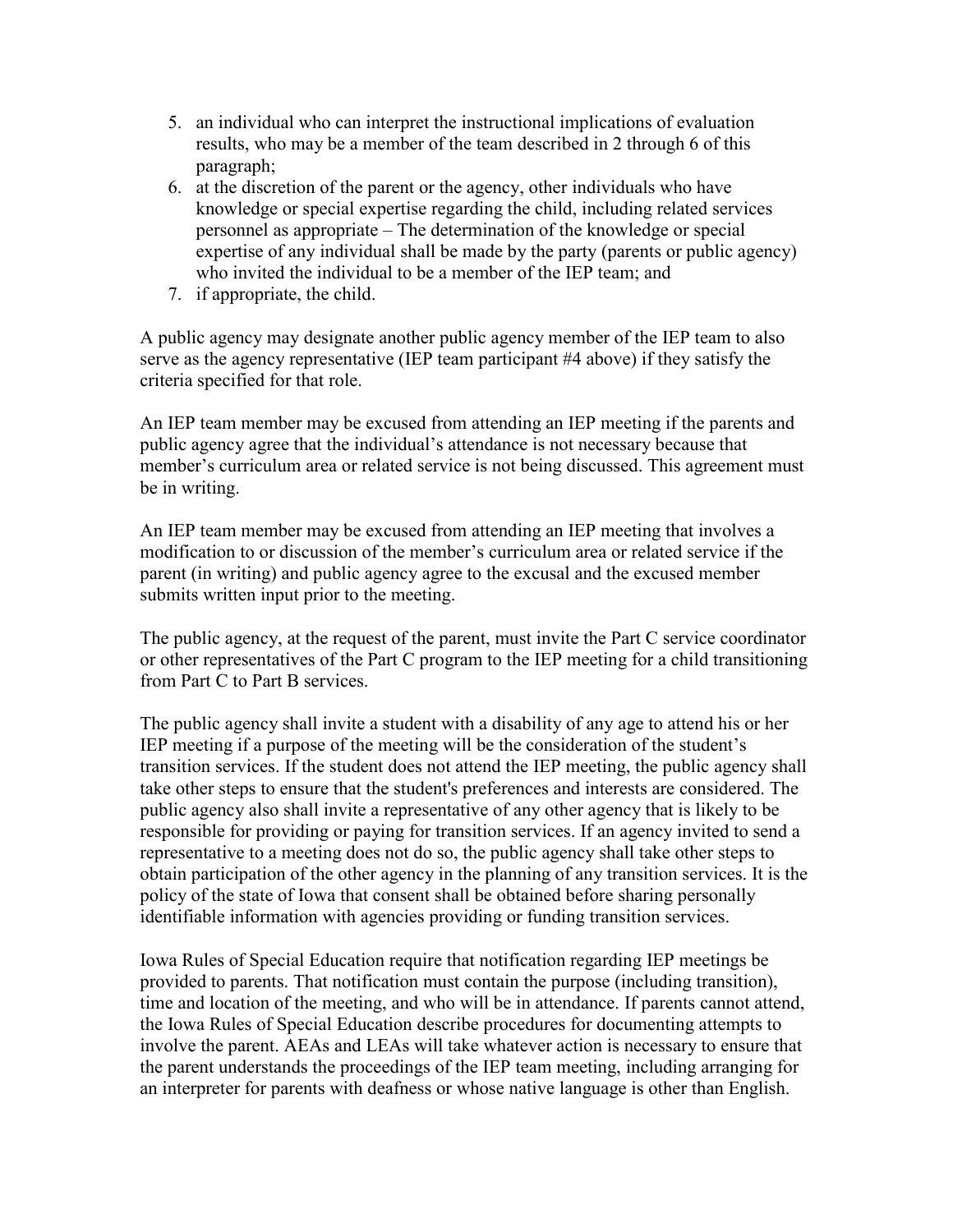Parents will receive a copy of the IEP. In addition, the State of Iowa and area education agencies (AEAs) disseminate information to increase parent participation, offer training for parents, and provide support personnel to accompany parents to meetings.

Each public agency responsible for special education and related services assures that in the development of the IEP all relevant considerations are made to address the needs of the student with a disability. In developing each child's IEP, the IEP team shall consider the strengths of the child and the concerns of the parents for enhancing the education of their child, the results of the initial or most recent evaluation of the child, the academic, behavioral, developmental, and functional needs of the child, and as appropriate, the results of the child's performance on any general State or district-wide assessment programs. In conducting a meeting to review, and, if appropriate, revise a child's IEP, the IEP team shall consider all factors described below.

In the case of a child whose behavior impedes his or her learning or that of others, consider, if appropriate, strategies, including positive behavioral interventions, strategies, and supports to address that behavior;

- In the case of a child with limited English proficiency, consider the language needs of the child as those needs relate to the child's IEP;
- Consider the racial and ethnic factors that may be contributing to the needs of the child – both prior to and during the determination and development of the IEP;
- In the case of a child who is blind or visually impaired, provide for instruction in Braille reading and writing and the use of Braille unless the IEP team determines, after a functional vision evaluation and an evaluation of the child's reading and writing skills, needs, and appropriate reading and writing media (including an evaluation of the child's future needs for instruction in Braille or the use of Braille), that instruction in Braille or the use of Braille is not appropriate for the child. No child will be denied Braille instruction solely because the child has some vision remaining. The instruction in Braille shall be sufficient to enable the child to communicate effectively and efficiently at a level commensurate with his sighted peers of comparable grade level and intellectual functioning.
- Consider the communication needs of the child, and in the case of a child who is deaf or hard of hearing, consider the child's language and communication needs, opportunities for direct communications with peers and professional personnel in the child's language and communication mode, academic level, and full range of needs, including opportunities for direct instruction in the child's language and communication mode; and
- Consider whether the child requires assistive technology devices and services.

The IEP team shall consider a child's IFSP when developing an appropriate program for a child transferring from the Part C program to the Part B program.

The IEP must contain a statement of the child's academic achievement and functional performance, a statement of measurable annual goals, including academic and functional goals, and a statement of the special education and related services and supplementary aids and services to be provided. These services will be based on peer-reviewed research to the extent practicable. For children with disabilities taking alternate assessments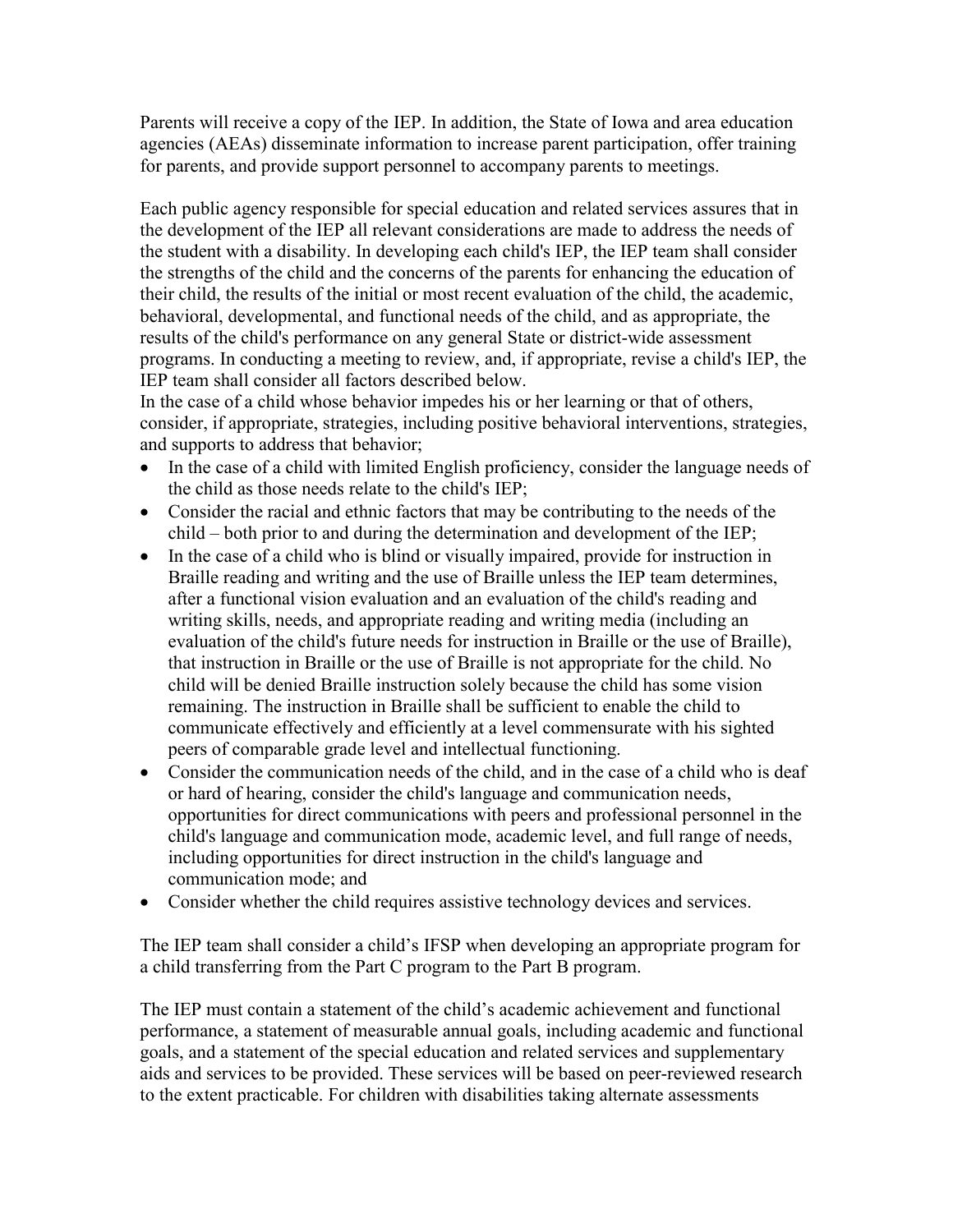aligned to alternate achievement standards a description of short-term objectives must be included. The IEP must also include an explanation of the extent to which an individual will not participate in the general education curriculum, in the general education environment, and in the activities described in Iowa Rule 281—41.320(1)(e). Finally, the projected date for the start, frequency, location, duration and monitoring of services must be included in all IEPs.

The IEP must include a statement of any individual appropriate accommodations that are necessary to measure the academic achievement and functional performance of a child on State and district-wide assessments, and if the IEP team determines that the child shall take an alternate assessment, a statement of why the child cannot participate in the regular state or districtwide assessment and why the particular alternate assessment selected is appropriate for the child.

The IEP must include a statement of how the child's progress toward annual goals will be measured and when periodic reports on progress will be provided (such as quarterly or other periodic reports concurrent with regular report cards). The IEP shall comply with any standards set by the Department about progress monitoring.

Beginning not later than the IEP in effect when the child turns 14 and annually thereafter, the IEP must include a statement of appropriate measurable postsecondary goals based upon age appropriate transition assessments related to training, education, employment, and, where appropriate, independent living skills, and the transition services (including courses of study) needed to assist the child in reaching those goals. The IEP must include a statement that the child has been informed of rights transferring at the age of majority at least one year before rights transfer. Special rules concerning IEPs for students with disabilities convicted as adults and incarcerated are included in the Iowa Rules of Special Education.

If a participating agency fails to provide agreed-upon transition services contained in the IEP of a student with a disability, the public agency responsible for the student's education shall, as soon as possible, initiate a meeting for the purpose of identifying alternative strategies to meet the transition objective and, if necessary, revising the student's IEP.

The State of Iowa provides each public agency with an IEP form that meets all the above requirements. If an agency chooses to use any other form or make changes to the state form, it must be approved by the state. The state also provides guidance to public agencies by providing technical assistance guides regarding IEP development and requirements.

Changes to the IEP, after the annual meeting, can occur without a meeting, if the parents and LEA agree and develop a written document to amend or modify the IEP. Amendments to IEPs can be made by the entire IEP team or by just the parent and LEA and the IEP can be amended, rather than completely redrafted, unless the parent requests a revised copy with the amendments incorporated.